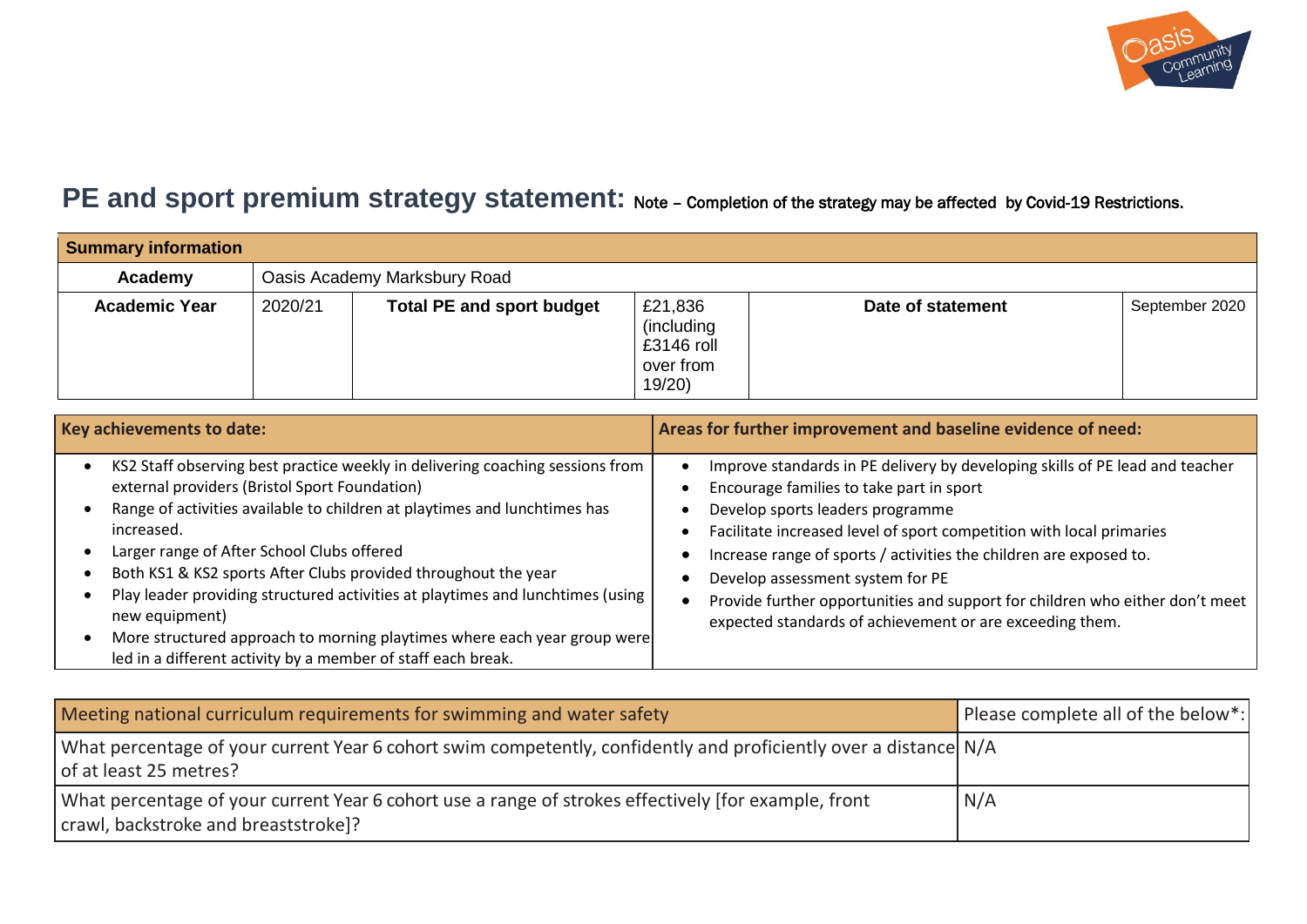| What percentage of your current Year 6 cohort perform safe self-rescue in different water-based<br>situations?                                                                                                                        | N/A | Continued |
|---------------------------------------------------------------------------------------------------------------------------------------------------------------------------------------------------------------------------------------|-----|-----------|
| Schools can choose to use the Primary PE and Sport Premium to provide additional provision for swimming<br>but this must be for activity <b>over and above</b> the national curriculum requirements. Have you used it in this<br>way? | N/A |           |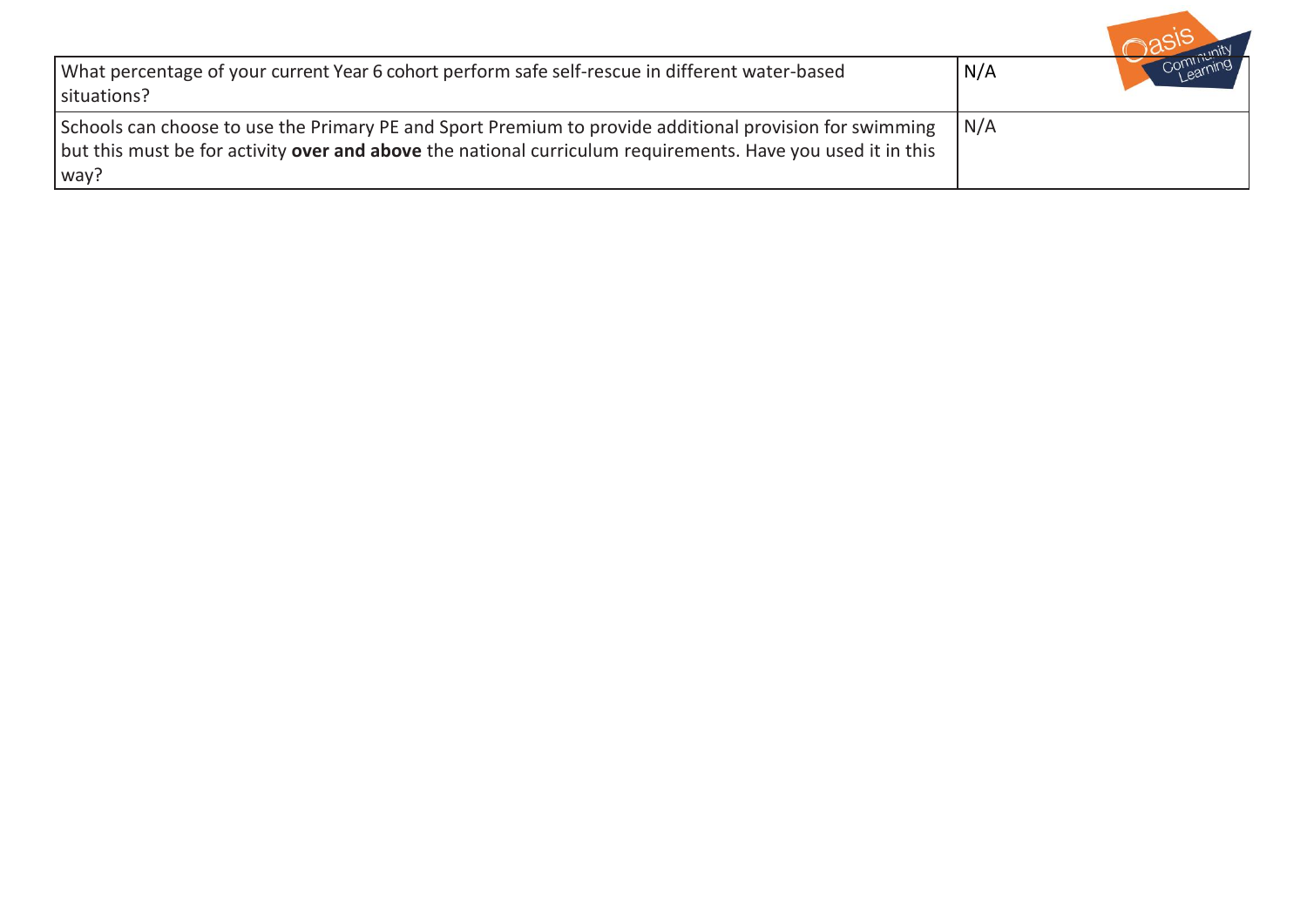

| Key indicator 1: The engagement of all pupils in regular physical activity - Chief Medical Officer guidelines recommend                                                                                                                                                             | Percentage of total allocation:                                                                                                                                                                                                                                                                             |                         |                      |                                             |
|-------------------------------------------------------------------------------------------------------------------------------------------------------------------------------------------------------------------------------------------------------------------------------------|-------------------------------------------------------------------------------------------------------------------------------------------------------------------------------------------------------------------------------------------------------------------------------------------------------------|-------------------------|----------------------|---------------------------------------------|
| that primary school children undertake at least 30 minutes of physical activity a day in school                                                                                                                                                                                     | 50%                                                                                                                                                                                                                                                                                                         |                         |                      |                                             |
| School focus with clarity on<br>intended impact on pupils:                                                                                                                                                                                                                          | Actions to achieve:                                                                                                                                                                                                                                                                                         | Funding<br>allocated:   | Evidence and impact: | Sustainability and suggested<br>next steps: |
| Increased activity at playtime in<br>particular targeting non footballers<br>Weekly opportunities to take part in<br>clubs, improving skills and playing as part<br>lof a team                                                                                                      | TA trained and employed as<br>Play Leader at breaktimes<br>2 x playworkers employed to<br>engage children in physical<br>activity at lunchtimes<br>Lunchtime clubs to be offered<br>to children who find PE difficult<br>and those who show a high<br>level of talent in a particular<br>sport (SC to lead) | £3000<br>£6000<br>£2000 |                      |                                             |
| Key indicator 2: The profile of PE and sport being raised across the school as a tool for whole school improvement                                                                                                                                                                  |                                                                                                                                                                                                                                                                                                             |                         |                      | Percentage of total allocation:<br>20%      |
| School focus with clarity on<br>intended impact on pupils:                                                                                                                                                                                                                          | Actions to achieve:                                                                                                                                                                                                                                                                                         | Funding<br>allocated:   | Evidence and impact: | Sustainability and suggested<br>next steps: |
| Implement whole school sport activity<br>days that introduce the children to a<br>wider range of sports and physical<br>activity<br>PE Leader to be given leadership time to<br>develop skills and broaden/improve the<br>academy curriculum offer for PE and<br>wider sports offer | Research appropriate activities $\text{\pounds}2000$<br>to introduce to children<br>considering COVID safe<br>requirements<br>Allocate regular curriculum<br>leadership time and leadership<br>development of SC including<br>support for effective action<br>plan writing and implementing                 | £2000                   |                      |                                             |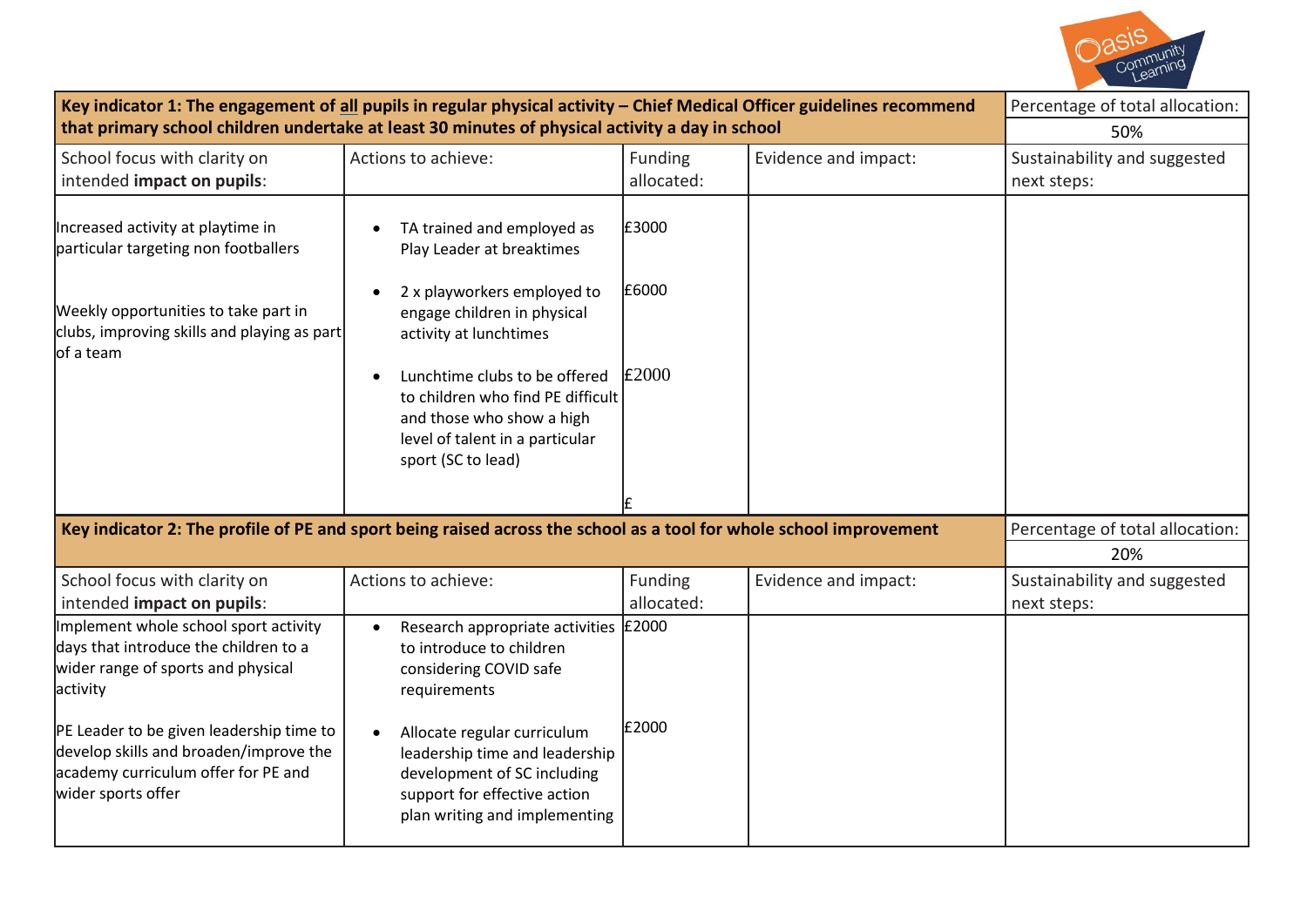

| Key indicator 3: Increased confidence, knowledge and skills of all staff in teaching PE and sport                                                                                                                                                                    | Percentage of total allocation:                                                                                                |                              |                      |                                             |
|----------------------------------------------------------------------------------------------------------------------------------------------------------------------------------------------------------------------------------------------------------------------|--------------------------------------------------------------------------------------------------------------------------------|------------------------------|----------------------|---------------------------------------------|
|                                                                                                                                                                                                                                                                      |                                                                                                                                |                              |                      | 10%                                         |
| School focus with clarity on intended<br>impact on pupils:                                                                                                                                                                                                           | Actions to achieve:                                                                                                            | Funding<br>allocated:        | Evidence and impact: | Sustainability and suggested<br>next steps: |
| Opportunities for teaching staff to<br>regularly observe best practice in the<br>teaching of PE and to team-teach with<br>lead PE teacher. Aim is to improve the<br>quality of teaching of PE across the<br>academy with increased confidence<br>amongst colleagues. | Release time for staff to work £2000<br>alongside SC in PE sessions.<br>SC to deliver staff training to<br>whole academy staff |                              |                      |                                             |
| Key indicator 4: Broader experience of a range of sports and activities offered to all pupils                                                                                                                                                                        | Percentage of total allocation:                                                                                                |                              |                      |                                             |
|                                                                                                                                                                                                                                                                      |                                                                                                                                |                              |                      | 10%                                         |
| School focus with clarity on intended<br>impact on pupils:                                                                                                                                                                                                           | Actions to achieve:                                                                                                            | <b>Funding</b><br>allocated: | Evidence and impact: | Sustainability and suggested<br>next steps: |
| SC to research appropriate additional<br>sports opportunities which will<br>compliment new PE curriculum and<br>identify appropriate spaces in the<br>academic year to deliver these                                                                                 | Implement identified sports $-$ £700<br>funding allocated                                                                      |                              |                      |                                             |
| Introduce Bikeability for Year 5                                                                                                                                                                                                                                     | Bikeability training for Y6<br>children (training for cycling<br>safely on roads)                                              | £600                         |                      |                                             |
| Reintroduce Street Dance as an activity-<br>this was in place for Stages. RG to lead<br>and provide after school sessions for                                                                                                                                        | <b>Street Dance After School</b><br>Club to be reintroduced.<br>Signpost club to children who                                  | £700                         |                      |                                             |